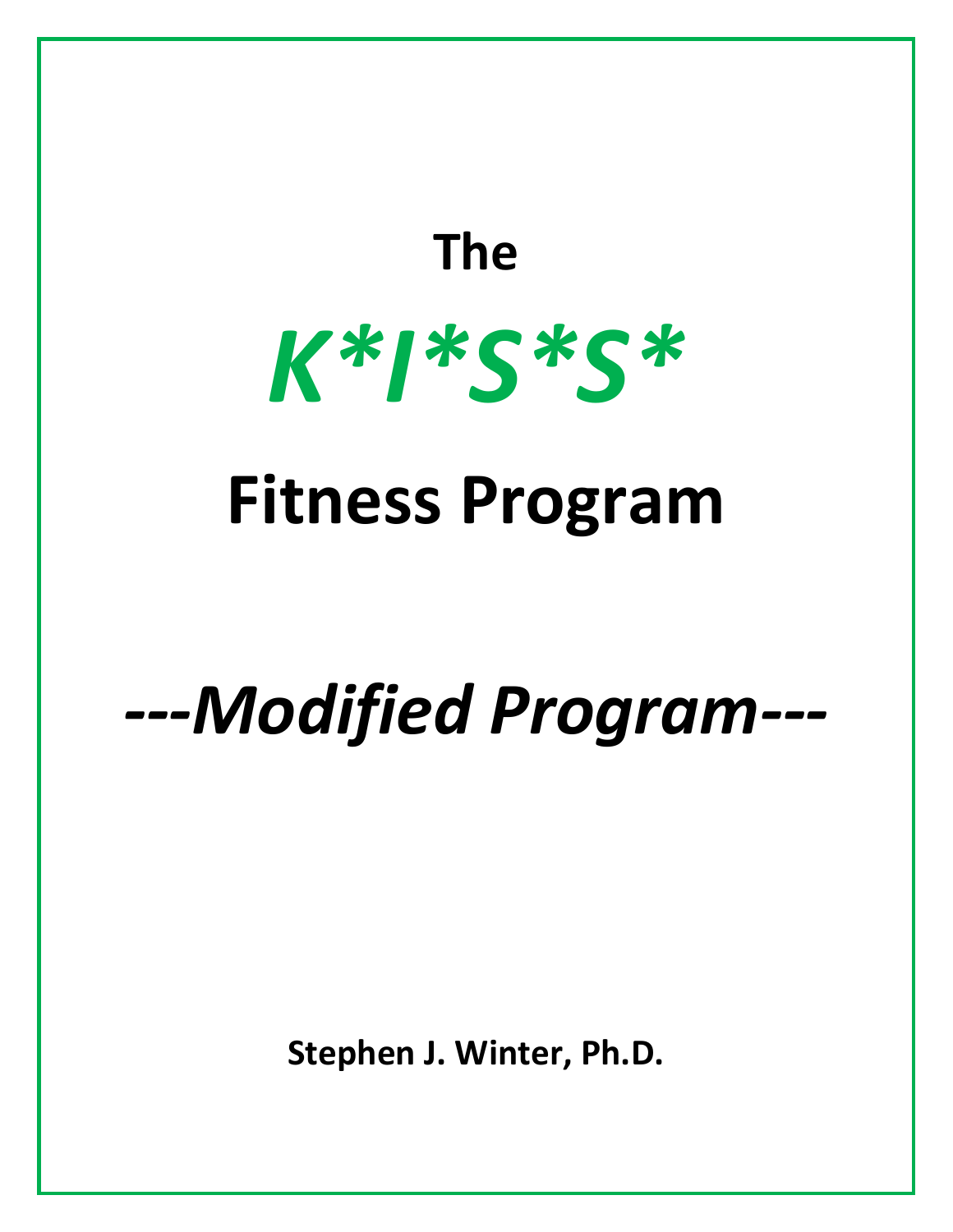#### **Disclaimer**

The author is not a physician. The information presented in this report is intended to be educational in nature and is not intended as medical advice. It is designed to help you make informed decisions related to your physical fitness and should not be used as a substitute for any treatment that may have been prescribed by your doctor. If you suspect that you have a medical problem, you should seek assistance from a qualified health practitioner.

Copyright © 2014 by Stephen J. Winter

*The K\*I\*S\*S\* Fitness Program Modified Program* by Stephen J. Winter

### **THIS IS A SHARABLE DOCUMENT Email it – Post it – Print it**

You have permission to share this document with friends and colleagues as long as no changes are made and it is forwarded in its entirety.

For further information about the **K\*I\*S\*S\*** series of fitness and exercise programs, go to: [www.kissfitnessprogram.com](http://www.kissfitnessprogram.com/)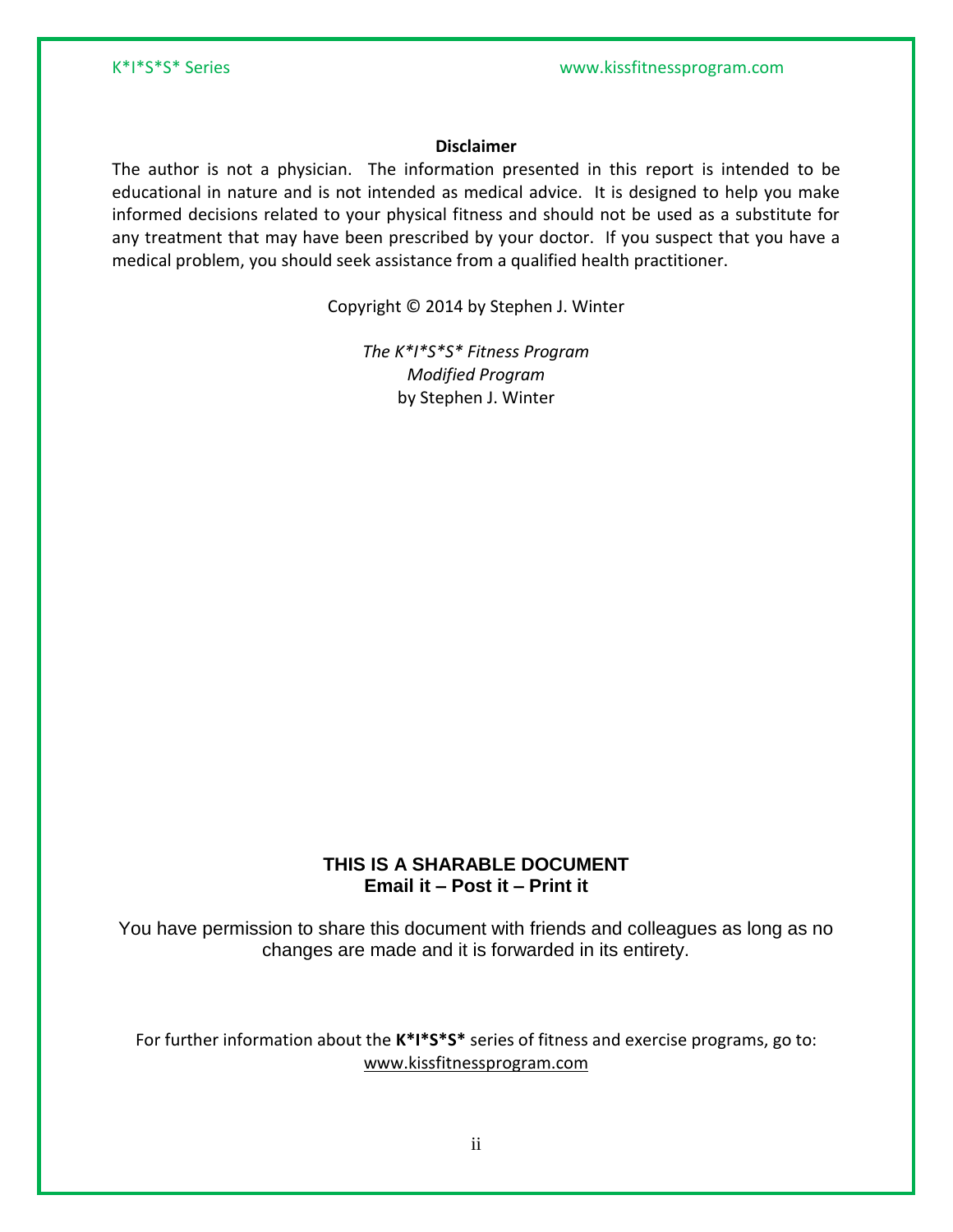## **MODIFIED PROGRAM**

Many times in the *[K\\*I\\*S\\*S\\* Fitness Program](http://www.kissfitnessprogram.com/kiss-fitness-program.html)* I suggested that, when you are at the lower Levels, it might be a good idea to perform the strength/flexibility exercises more than one time. You will recall that the reason for this suggestion was that, at low Levels of the *Program*, you are performing only a few reps of the exercises and this might not be sufficient to work the muscles enough to make progress at a satisfactory rate. By repeating the sequence of sets for your Level of the *Program* one or more times, increases in strength will be **much more rapid**.

As a result of this suggestion, many readers of the book have contacted me requesting a specific modification of the *Program* that they can follow. They want a **plan** that tells how many times the sequence of sets should be repeated for each Level of the *Program* and at what Level it will be sufficient to perform the sequence of sets only once --- as prescribed by the *Program*. The purpose of this modification is to provide such a plan and to give the logic behind it. Chart #1 is this plan for Part 1 of the *Program*. This is the only Part of the *Program* you will have to change.

| Chart #1       |                                                                         |
|----------------|-------------------------------------------------------------------------|
|                | Number of Times to do the Sequence of Sets at Each Level of the Program |
| Part 1         |                                                                         |
| Level          | Number                                                                  |
| $\mathbf{1}$   | $\overline{4}$                                                          |
| $\overline{2}$ | 3                                                                       |
| $\overline{3}$ | $\overline{2}$                                                          |
| $\overline{4}$ | $\mathbf{1}$                                                            |
| 5              | $\mathbf{1}$                                                            |
|                |                                                                         |

Looking at the chart, you can see that the sequence of sets is repeated only for Levels 1 through 3. Doing the sequence of sets one time --- as prescribed by the *Standard Program* --- is sufficient for Levels 4 and 5. I call the information given in Chart #1 the *Modified Program*.

There is some sound logic behind this. As you progress through the *Standard Program*, you will notice that, when you reach Level 4 or thereabouts, the strength/flexibility portion of your workout will approach a half hour long and your muscles will really begin to feel it. I believe that this is when the *Standard Program* kicks into high gear. Levels 1 through 3 are more of a warm up for the Levels of the *Standard Program* that follow. You will recall that Level 4 requires 4 sets and all the Levels after it (with the exception of Level 6) require 4 or 5 sets. Again, when you are doing 4 sets, you will be getting a serious workout and will start making significant gains in strength.

So, the unwritten objective of the *Modified Program* is to get a workout roughly equivalent to what you would be getting at Level 4 but **in a way such that is still doable for you**.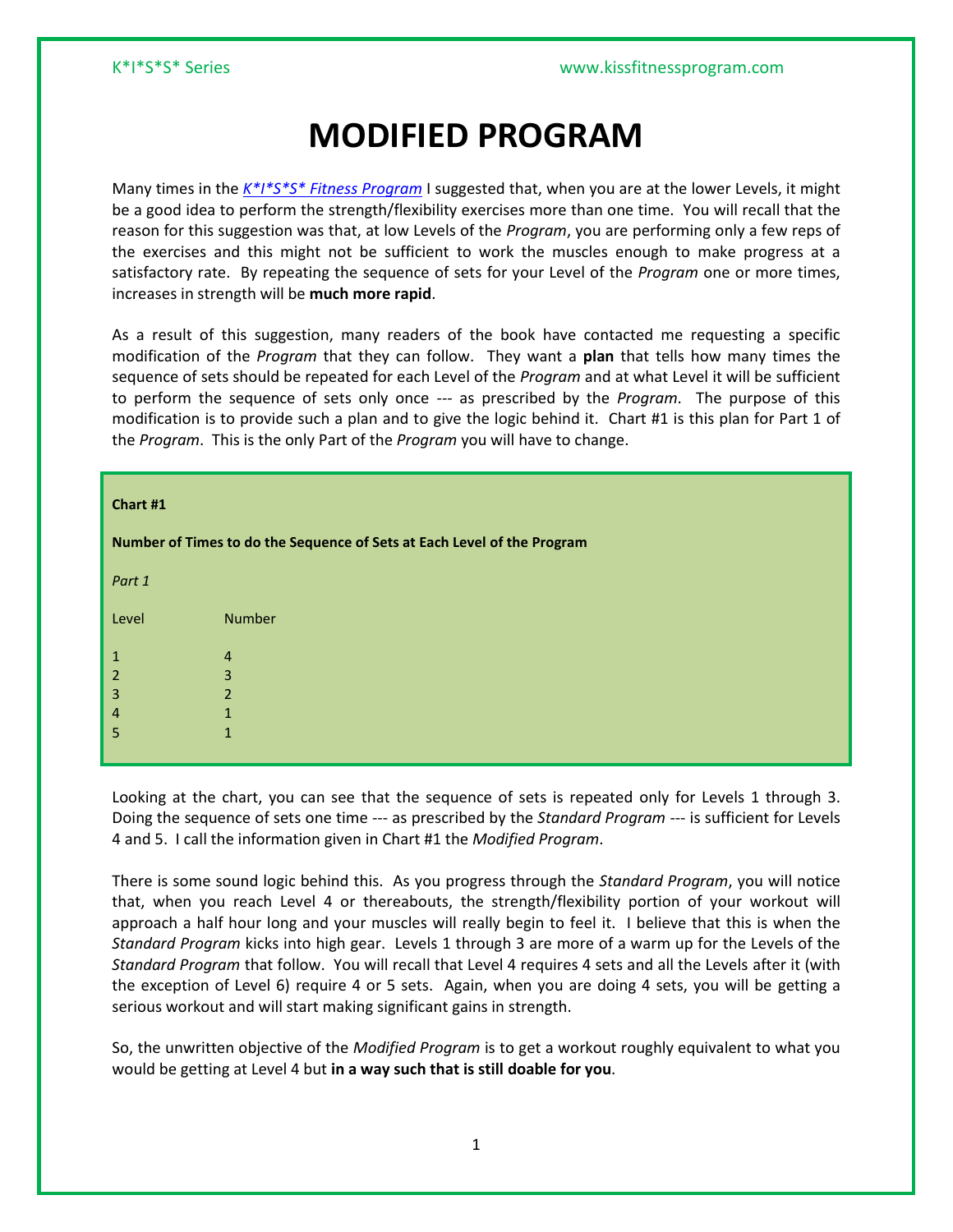#### K\*I\*S\*S\* Series www.kissfitnessprogram.com

Chart #2 lists the reps of each exercise and the sets that you will be doing at each Level of the *Modified Program*. You will notice that the sequences of sets are performed four times for Level 1, three times for Level 2, and twice for Level 3. The single sequences of sets for Levels 4 and 5 are the same as for the *Standard Program*.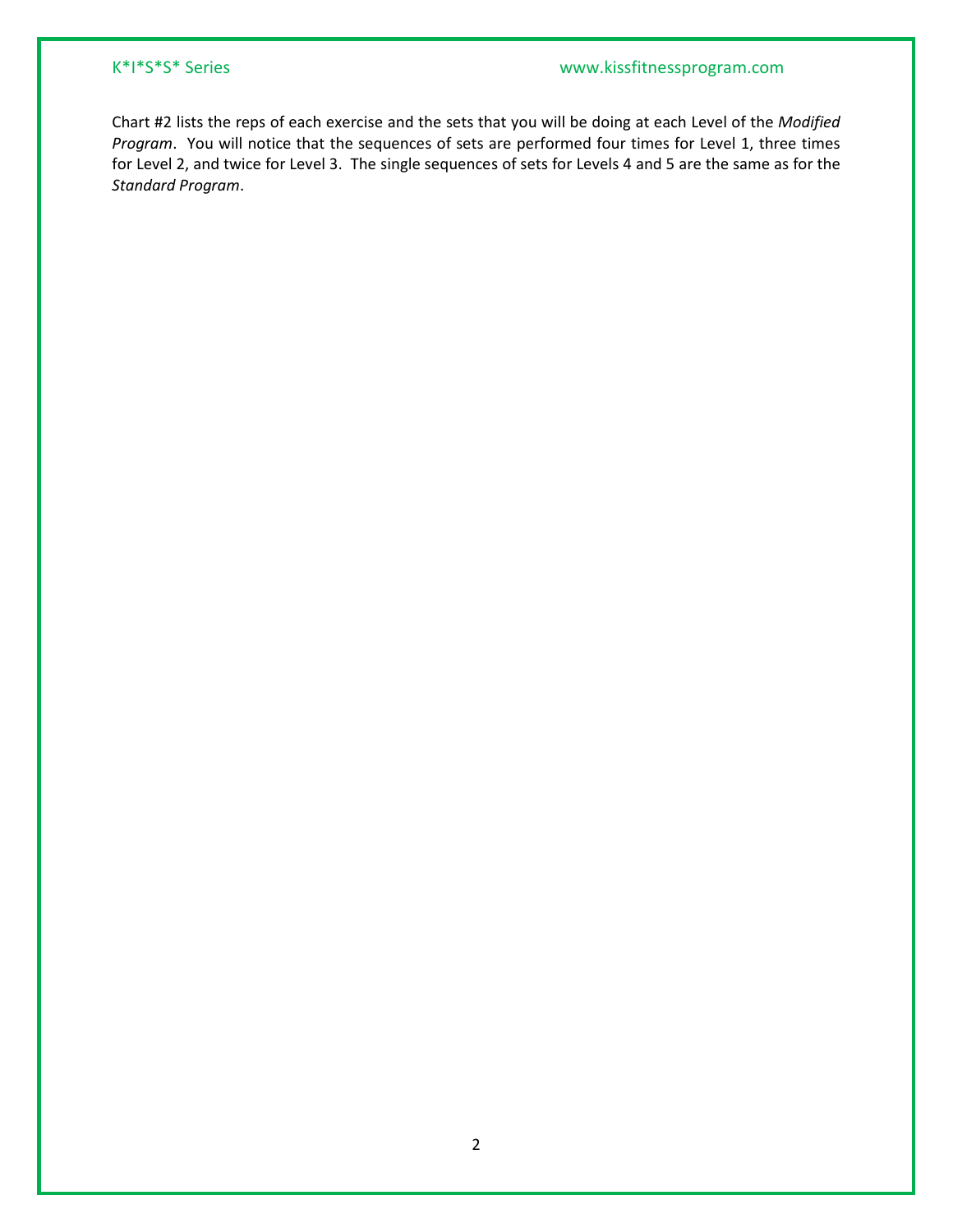### K\*I\*S\*S\* Series www.kissfitnessprogram.com

### **Chart #2**

### **Reps Done for Each Set of Exercises in the** *Modified Program*

| Level 1                  |        |                         |                         |                         |                         |
|--------------------------|--------|-------------------------|-------------------------|-------------------------|-------------------------|
|                          | Sit-up | Squat                   |                         | Push-up B & T*          | Pull-up                 |
|                          | 5      | $\overline{4}$          | 3                       | 2                       | 1                       |
|                          | 5      | $\overline{4}$          | 3                       | $\overline{2}$          | $\mathbf{1}$            |
|                          | 5      | $\overline{4}$          | $\overline{\mathbf{3}}$ | $\overline{2}$          | $\mathbf{1}$            |
|                          | 5      | $\overline{4}$          | 3                       | $\overline{2}$          | $\mathbf{1}$            |
| <b>Total Reps</b>        | 20     | 16                      | 12                      | 8                       | $\overline{\mathbf{4}}$ |
|                          |        |                         |                         |                         |                         |
| Level <sub>2</sub>       |        |                         |                         |                         |                         |
|                          | Sit-up | Squat                   | Push-up B & T           |                         | Pull-up                 |
|                          | 5      | 4                       | 3                       | 2                       | $\mathbf{1}$            |
|                          | 10     | 8                       | 6                       | $\overline{a}$          | $\overline{2}$          |
|                          | 5      | $\overline{\mathbf{4}}$ | 3                       | $\overline{2}$          | $\mathbf 1$             |
|                          | 10     | 8                       | 6                       | $\overline{4}$          | $\overline{2}$          |
|                          | 5      | $\overline{\mathbf{4}}$ | 3                       | $\overline{2}$          | $\mathbf 1$             |
|                          | 10     | 8                       | 6                       | $\overline{4}$          | $\overline{2}$          |
| <b>Total Reps</b>        | 45     | 36                      | 27                      | 18                      | 9                       |
|                          |        |                         |                         |                         |                         |
| Level 3                  |        |                         |                         |                         |                         |
|                          | Sit-up | Squat                   | Push-up B & T           |                         | Pull-up                 |
|                          | 5      | $\overline{4}$          | 3                       | 2                       | $\mathbf{1}$            |
|                          | 10     | 8                       | 6                       | $\overline{\mathbf{4}}$ | $\overline{2}$          |
|                          | 15     | 12                      | 9                       | 6                       | 3                       |
|                          | 5      | $\overline{4}$          | $\overline{\mathbf{3}}$ | $\overline{2}$          | $\mathbf{1}$            |
|                          | 10     | 8                       | 6                       | $\overline{4}$          | $\overline{2}$          |
|                          | 15     | 12                      | 9                       | 6                       | 3                       |
| <b>Total Reps</b>        | 60     | 48                      | 36                      | 24                      | 12                      |
|                          |        |                         |                         |                         |                         |
| Level 4                  |        |                         |                         |                         |                         |
|                          | Sit-up | Squat                   | Push-up B & T           |                         | Pull-up                 |
|                          | 5      | $\overline{4}$          | 3                       | 2                       | $\mathbf{1}$            |
|                          | 10     | 8                       | 6                       | $\overline{4}$          | $\overline{2}$          |
|                          | 15     | 12                      | 9                       | 6                       | 3                       |
|                          | 20     | 16                      | 12                      | 8                       | $\overline{\mathbf{4}}$ |
| <b>Total Reps</b>        | 50     | 40                      | 30                      | 20                      | 10                      |
|                          |        |                         |                         |                         |                         |
| Level 5                  |        |                         |                         |                         |                         |
|                          | Sit-up | Squat                   | Push-up B & T           |                         | Pull-up                 |
|                          | 5      | 4                       | 3                       | 2                       | $\mathbf{1}$            |
|                          | 10     | 8                       | 6                       | $\overline{4}$          | $\overline{2}$          |
|                          | 15     | 12                      | 9                       | 6                       | 3                       |
|                          | 20     | 16                      | 12                      | 8                       | $\overline{\mathbf{4}}$ |
|                          | 25     | 20                      | 15                      | 10                      | 5                       |
| <b>Total Reps</b>        | 75     | 60                      | 45                      | 30                      | 15                      |
|                          |        |                         |                         |                         |                         |
| * B & T = Bend and Twist |        |                         |                         |                         |                         |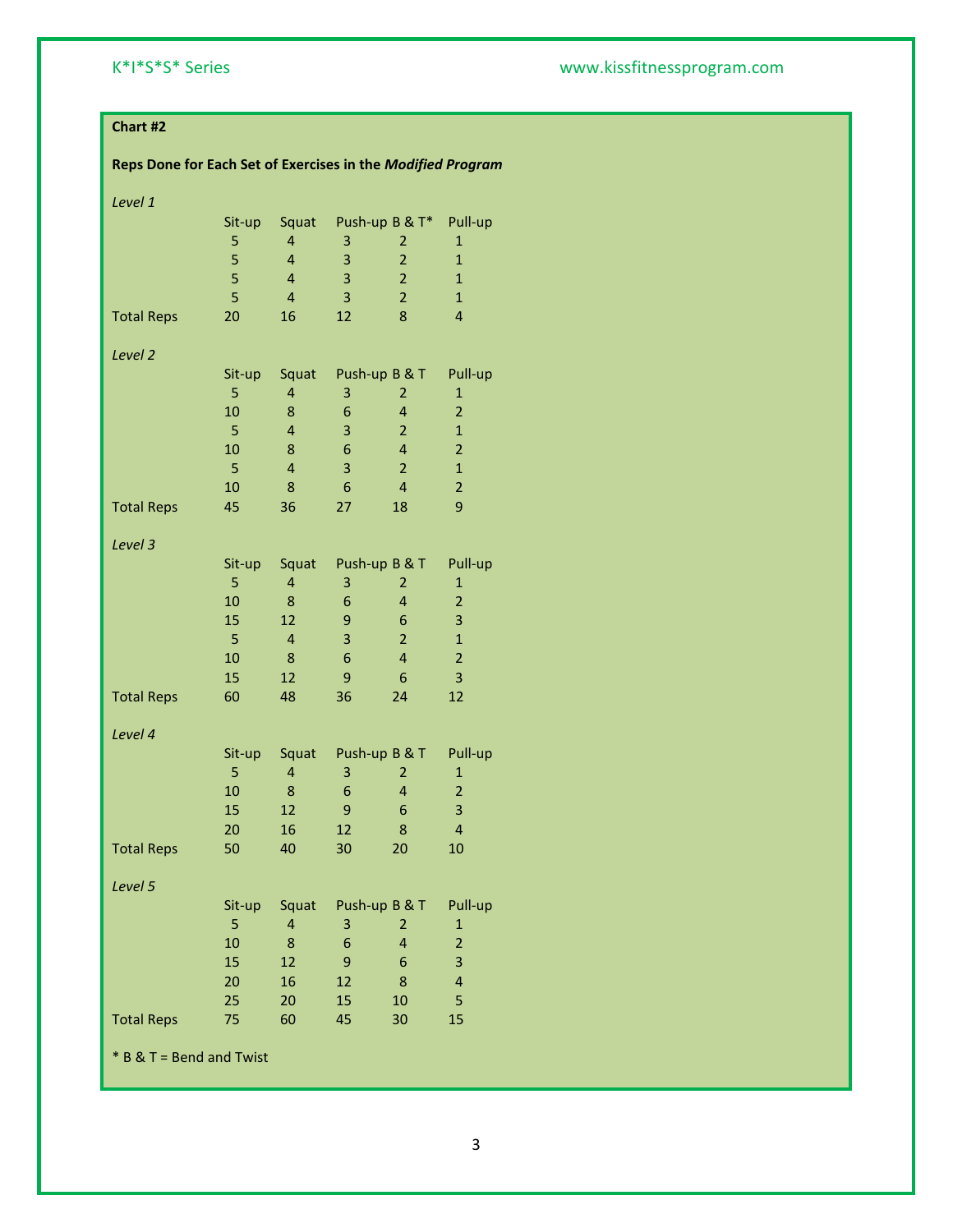Chart #3 summarizes the total reps done for each exercise at each Level of the *Modified Program*.

| Chart #3                                                  |        |       |    |               |                |
|-----------------------------------------------------------|--------|-------|----|---------------|----------------|
| Total Reps Done for Each Exercise in the Modified Program |        |       |    |               |                |
| Level                                                     | Sit-up | Squat |    | Push-up B & T | Pull-up        |
| $\mathbf{1}$                                              | 20     | 16    | 12 | 8             | $\overline{4}$ |
| $\overline{2}$                                            | 45     | 36    | 27 | 18            | 9              |
| $\overline{3}$                                            | 60     | 48    | 36 | 24            | <b>12</b>      |
| $\overline{4}$                                            | 50     | 40    | 30 | 20            | 10             |
| 5                                                         | 75     | 60    | 45 | 30            | 15             |
|                                                           |        |       |    |               |                |

For purposes of comparison, Chart #4 summarizes the total reps done for each exercise at each Level of the *Standard Program*.

| Chart #4                                                  |        |                |    |                |              |
|-----------------------------------------------------------|--------|----------------|----|----------------|--------------|
| Total Reps Done for Each Exercise in the Standard Program |        |                |    |                |              |
| Level                                                     | Sit-up | Squat          |    | Push-up B & T  | Pull-up      |
| $\mathbf{1}$                                              | 5      | $\overline{4}$ | 3  | $\overline{2}$ | $\mathbf{1}$ |
| $\overline{2}$                                            | 15     | <b>12</b>      | 9  | 6              | 3            |
| 3                                                         | 30     | 24             | 18 | 12             | 6            |
| $\overline{4}$                                            | 50     | 40             | 30 | 20             | 10           |
| 5                                                         | 75     | 60             | 45 | 30             | 15           |
|                                                           |        |                |    |                |              |

Comparing the charts, it is easy to see the differences between the two programs. As you would expect, the total reps done for each of the first three Levels of the *Modified Program* are greater than for the *Standard Program*. There is also a smooth increase in total reps as you move up through the Levels of the *Modified Program*. In fact, the total reps done at Level 3 are greater than at Level 4. At first glance, this may give you the impression that Level 3 of the *Modified Program* is harder than Level 4. However, this isn't the case as, at Level 3, you are doing a simpler sequence of sets twice rather than a significantly more difficult set once.

In the book, I recommended taking a rest after completing each set. Specifically, I noted that the length of these rests should roughly equal the time you spent doing the exercises in the set you just completed. This recommendation applies to the *Modified Program* as well. In fact, you might want to take a slightly **longer** rest after you complete each **sequence** of sets at Levels 1 through 3. For Level 1, there would be three of these longer rests; for Level 2, there would be two; and, for Level 3, there would be one.

The *Modified Program* gives you a formal approach for adding sequences of sets to the lower Levels of the *Standard Program*. I recommend that you use it to minimize the time it will take you to gain strength while using the *[K\\*I\\*S\\*S\\* Fitness Program](http://www.kissfitnessprogram.com/kiss-fitness-program.html)*.